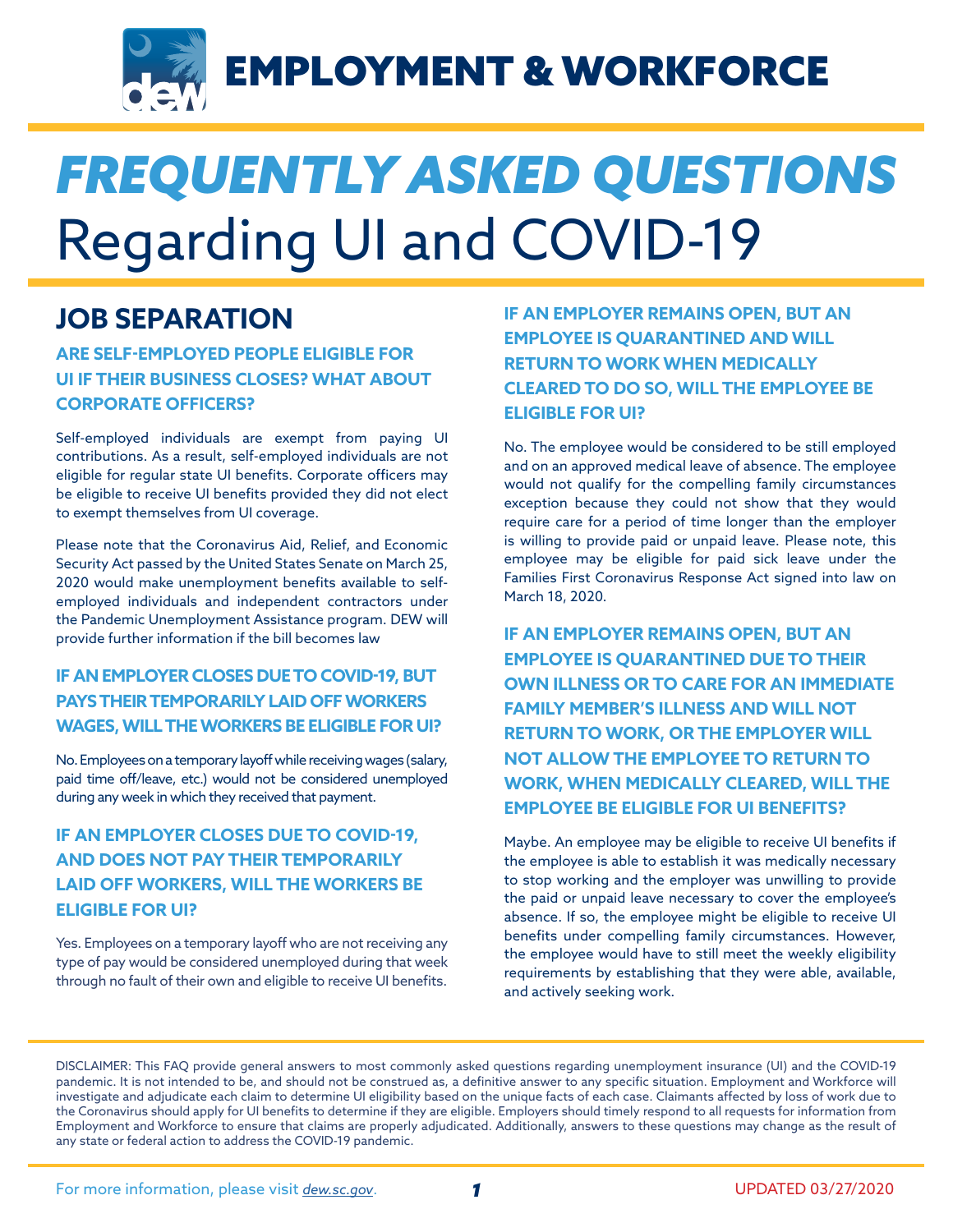## *EMPLOYMENT & WORKFORCE FREQUENTLY ASKED QUESTIONS* Regarding UI and COVID-19

**AN EMPLOYER REMAINS OPEN, BUT AN EMPLOYEE CANNOT WORK BECAUSE THEY HAVE TO PROVIDE CHILDCARE DUE TO SCHOOL CLOSURES. THE EMPLOYER IS KEEPING THE EMPLOYEE'S JOB OPEN. IS THIS EMPLOYEE ELIGIBLE FOR UI BENEFITS?**

No. The employee would be considered to still be employed and on leave while the business continues to operate. Please note, this employee may be eligible for paid sick leave or paid family medical leave under the Families First Coronavirus Response Act signed into law on March 18, 2020.

#### **AN EMPLOYEE QUITS BECAUSE THEY ARE AFRAID THEY WILL CONTRACT COVID-19 AT THEIR WORK SITE. WILL THIS EMPLOYEE BE ELIGIBLE FOR UI?**

Maybe. An employee would be ineligible for UI benefits unless the employee is able to show that their fear was reasonable (part of an at-risk population, recent unaddressed outbreak at the job site, etc.), and that the employer was unwilling to provide job protected leave.

**AN EMPLOYEE QUITS OR IS DISCHARGED DUE TO ABSENTEEISM BECAUSE THEY HAVE TO PROVIDE CHILDCARE DUE TO SCHOOL CLOSURES. WILL THIS EMPLOYEE BE ELIGIBLE FOR UI?**

No. An employee would be ineligible for UI benefits because the reason for quitting was personal and unrelated to the terms and conditions of the employment. This scenario does not fall under the compelling family circumstances exemption because the absences were not due to the child's illness or disability.

**DOES A CLAIMANT QUIT FOR GOOD CAUSE IF AN EMPLOYER REFUSES TO ALLOW A HIGH-RISK INDIVIDUAL TO WORK FROM HOME OR PROVIDE LEAVE?**

Maybe. An employee may be eligible to receive UI benefits if the employee is able to establish it was medically necessary to stop working and the employer was unwilling to provide the paid or unpaid leave necessary to cover the employee's absence. If so, the employee might be eligible to receive UI benefits under compelling family circumstances. However, the employee would have to still meet the weekly eligibility requirements by establishing that they were able, available, and actively seeking work.

#### **IS A CLAIMANT ELIGIBLE TO RECEIVE BENEFITS IF AN EMPLOYER FIRED THEM FOR FALSIFYING COVID-19 EXPOSURE?**

No. This claimant would likely be disqualified from receiving UI benefits for having engaged in misconduct.

DISCLAIMER: This FAQ provide general answers to most commonly asked questions regarding unemployment insurance (UI) and the COVID-19 pandemic. It is not intended to be, and should not be construed as, a definitive answer to any specific situation. Employment and Workforce will investigate and adjudicate each claim to determine UI eligibility based on the unique facts of each case. Claimants affected by loss of work due to the Coronavirus should apply for UI benefits to determine if they are eligible. Employers should timely respond to all requests for information from Employment and Workforce to ensure that claims are properly adjudicated. Additionally, answers to these questions may change as the result of any state or federal action to address the COVID-19 pandemic.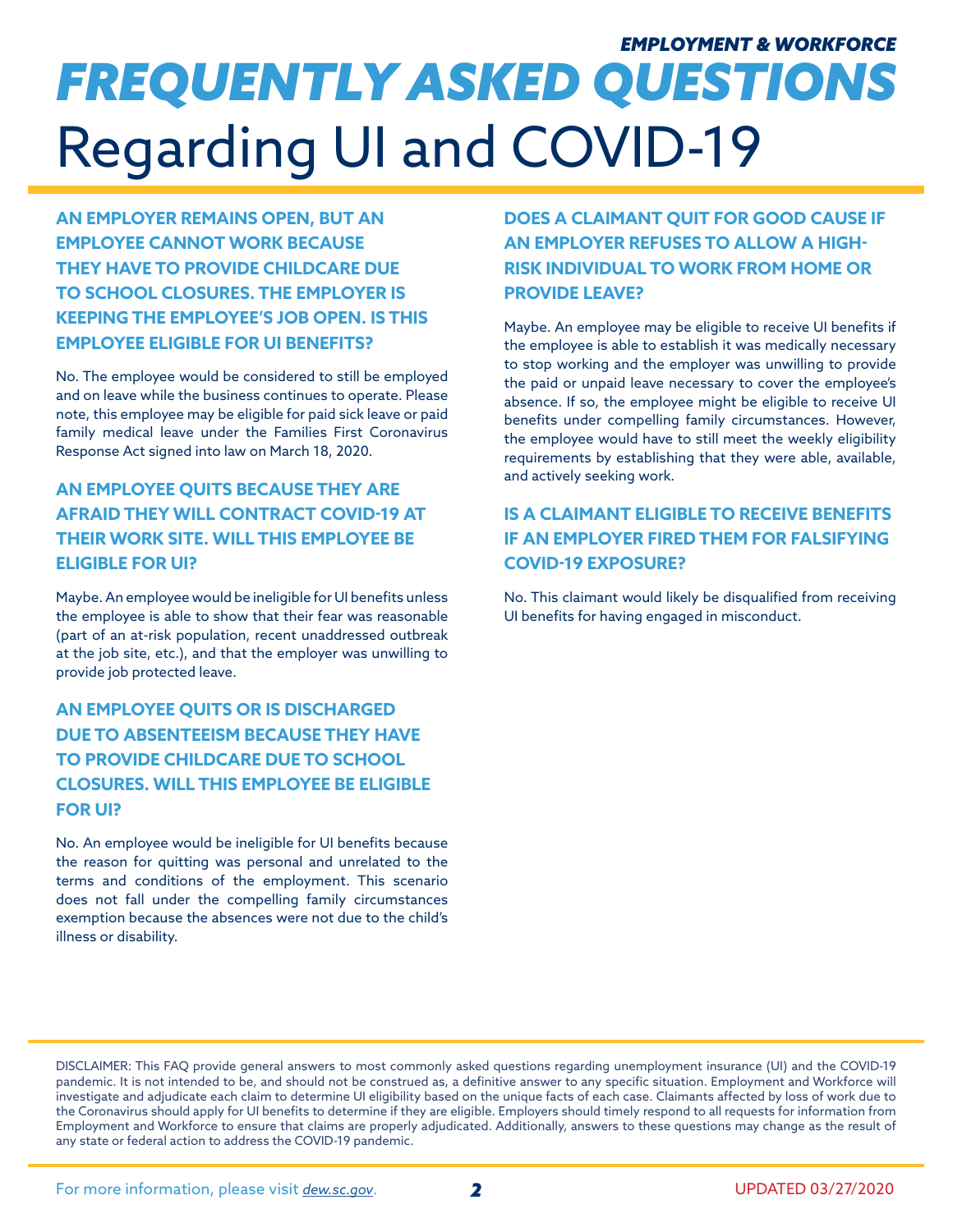## *FREQUENTLY ASKED QUESTIONS* Regarding UI and COVID-19 *EMPLOYMENT & WORKFORCE*

## **CLAIMANT FILED CLAIMS**

#### **HOW CAN A CLAIMANT FILE A CLAIM FOR UI BENEFITS?**

Claimants can file a claim for UI benefits 24 hours a day, 7 days a week online by visiting *[scuihub.dew.sc.gov/CSS](http://scuihub.dew.sc.gov/CSS)*.

#### **HOW CAN A CLAIMANT CHECK ON THE STATUS OF THEIR CLAIM FOR UI BENEFITS?**

If you have questions about your claim, please log into your self-service portal or visit us at dew.sc.gov under the individuals tab. Below is a link regarding frequently asked question about managing your benefits.

*<https://dew.sc.gov/individuals/manage-your-benefits>*

#### **HOW FAST WILL UI BENEFITS BE AVAILABLE TO CLAIMANTS?**

In most cases, a claimant will receive their first UI benefits within 7 and 14 days of filing the initial claim.

#### **HOW LONG MUST SOMEONE BE EMPLOYED BY A COMPANY BEFORE THEY CAN RECEIVE UI BENEFITS?**

There is no set period of time the employee must be employed by the company.

The claimant, however, must have earned at least 8 times their UI weekly benefit amount with the company in order to establish eligibility. Further, an individual must have earned at least \$4,455 in covered employment in their base period.

The base period is either the four oldest of the last five completed calendar quarters or the last four completed calendar quarters. Additionally, the total amount of wages in the base period must be at least 1.5 times the wages the individual earned in their highest earning quarter.

#### **HOW LONG CAN A CLAIMANT RECEIVE UI BENEFITS?**

Claimants can receive up to twenty weeks of full UI benefits, and may receive benefits in more weeks if they were filing for partial UI benefits

## **EMPLOYER FILED CLAIMS**

**HOW DOES AN EMPLOYER DESIGNATE THAT A CLAIM IS FOR A GROUP OF EMPLOYEES AFFECTED BY COVID-19?**

Our System will automatically designate the claims as COVID-19 for claims with an effective date from March 15, 2020 through April 18, 2020.

#### **CAN AN EMPLOYER FILE FOR 600+ EMPLOYEES AT A TIME?**

Yes. An employer can file employer filed claims for an unlimited number of employees.

#### **WILL EMPLOYERS BE ALLOWED TO FILE MORE THAN 6 EMPLOYER FILED CLAIM WEEKS DUE TO COVID-19?**

Yes. DEW is relaxing the limit on the number of weekly claims an employer can file during the duration of the COVID-19 Pandemic.

### **EMPLOYER CHARGING**

**WILL BENEFITS PAID AS A RESULT OF COVID-19 BE CHARGED TO A CONTRIBUTORY EMPLOYER'S ACCOUNT?**

No. Contributory employers will not be charged for UI benefits that are paid as a direct result of the COVID-19 state of emergency.

DISCLAIMER: This FAQ provide general answers to most commonly asked questions regarding unemployment insurance (UI) and the COVID-19 pandemic. It is not intended to be, and should not be construed as, a definitive answer to any specific situation. Employment and Workforce will investigate and adjudicate each claim to determine UI eligibility based on the unique facts of each case. Claimants affected by loss of work due to the Coronavirus should apply for UI benefits to determine if they are eligible. Employers should timely respond to all requests for information from Employment and Workforce to ensure that claims are properly adjudicated. Additionally, answers to these questions may change as the result of any state or federal action to address the COVID-19 pandemic.